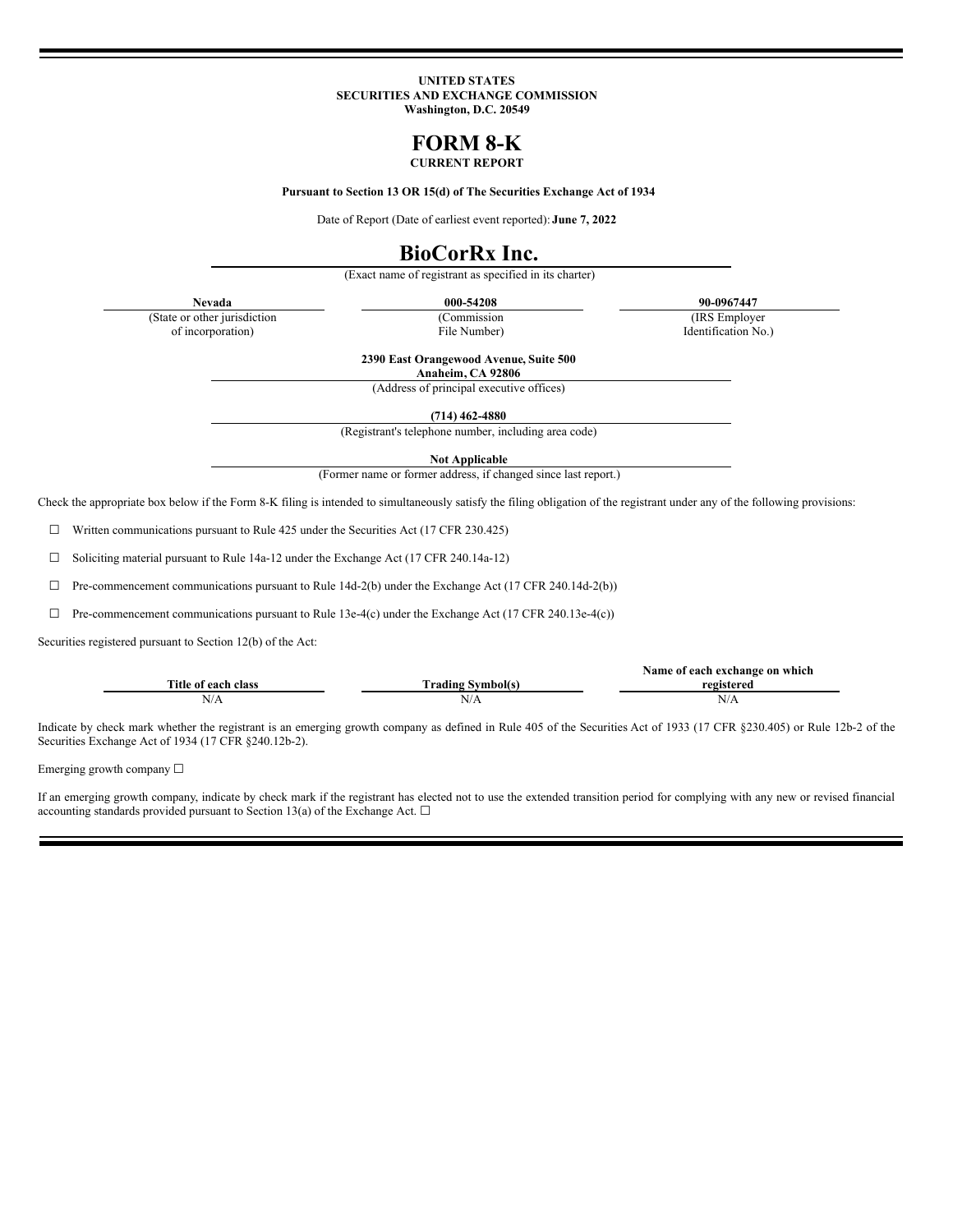When used in this Current Report on Form 8-K, unless otherwise indicated, the terms the "Company," "our," or "we" refer to BioCorRx Inc. and its subsidiaries.

### **Item 8.01 Other Items.**

The Company wishes to clarify the current status of the previously disclosed litigation between the Company and Pellecome, LLC and Dr. Kenneth Orbeck (collectively, the "Pellecome Defendants"). In October 2019, the Company filed its complaint in California Superior Court for Orange County against the Pellecome Defendants based on a claim that the Pellecome Defendants utilized the Company's confidential information to advance their own weight loss product. As previously dislcosed, the Company dismissed this litigation without prejudice in July 2021.

On March 30, 2022, the court entered judgment in favor of Pellecome as an individual defendant whereby the Company was ordered to pay Pellecome total costs and attorneys' fees of \$235,886. Pursuant to the judgment, this amount is accruing interest at the rate of ten percent (10%) per annum from October 6, 2021 (the date of the original award of attorneys' fees by the court which was followed by a number of filings by each party through February 2022).

The Company has not yet paid any amount to Pellecome. On May 27, 2022, the Company filed a notice of appeal with California Superior Court for Orange County regarding the March 30, 2022 judgment entered in favor of Pellecome. The Company cannot predict the outcome of this matter.